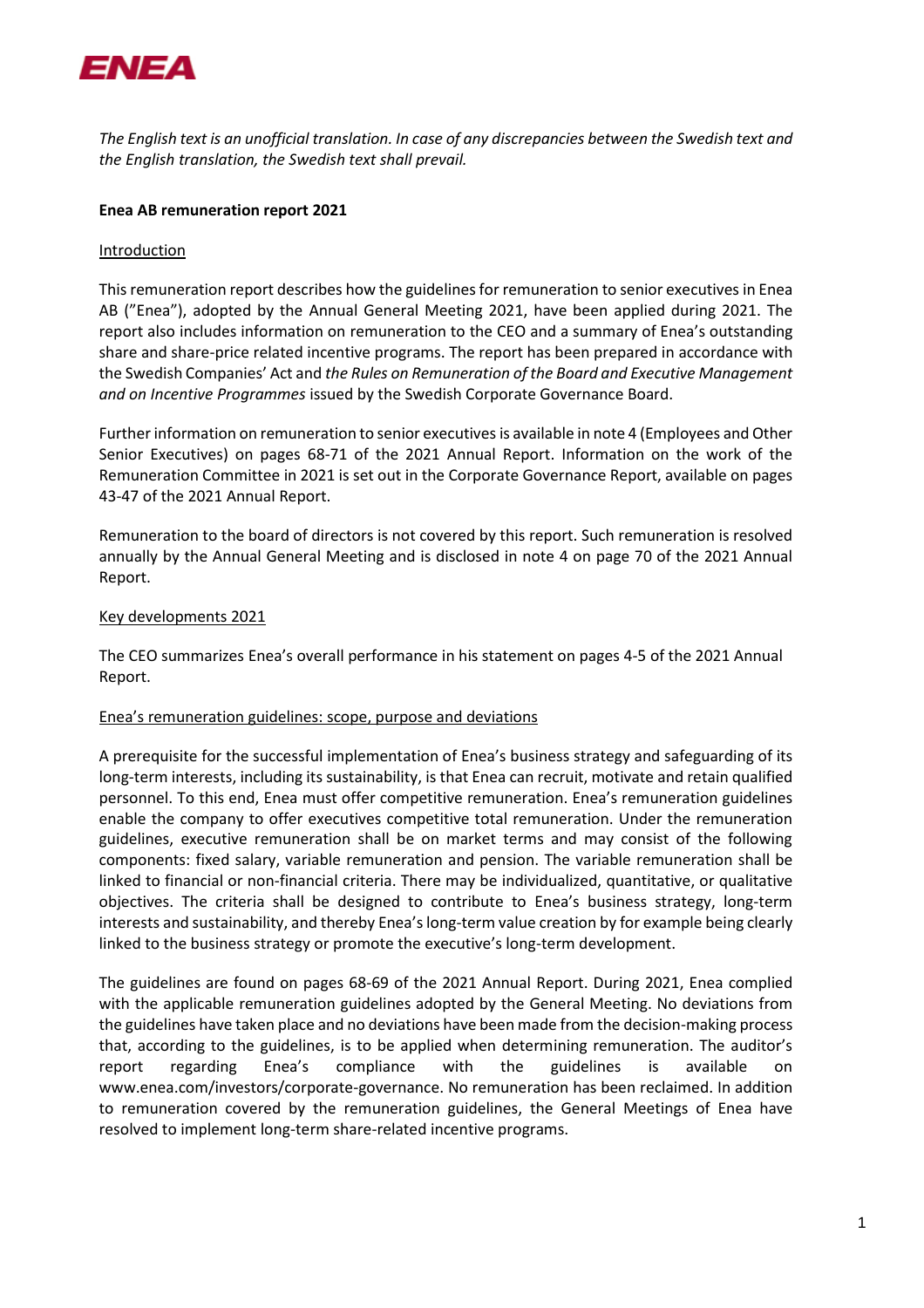

# *Table 1 – Total CEO remuneration in 2021 (kSEK)*

|                      | <b>Fixed remuneration</b> |                   |          | Variable remuneration |                       |       |                        |
|----------------------|---------------------------|-------------------|----------|-----------------------|-----------------------|-------|------------------------|
| Name (position)      | Base salary <sup>1/</sup> | Other<br>benefits | One-year | Multi-year            | Pension <sup>2/</sup> |       | Total   Fixed/Variable |
| Jan Häglund<br>(CEO) | 3,184                     |                   | 1,607    |                       | 935                   | 5.725 | 72%/28%                |

1/ Including holiday pay of kSEK 220.

2/ Pension expense, which in its entirely relates to Base salary and is premium defined, has been counted entirely as fixed remuneration.

#### Share-based remuneration

### *Outstanding share-related and share price-related incentive programs*

Enea terminated a share-based incentive program (LTIP18) in 2021 and has two ongoing sharerelated incentive programs (LTIP19 and LTIP21) as of December 31, 2021. Participants in these incentive programs have been Group Management and other persons with senior positions in Enea. The share rights have been allotted free of charge, are subject to three-year vesting periods, and may entail free allocation of shares after the vesting period. The allocation is based on an initial allocation, which can be adjusted downwards depending on the outcome of the performance conditions for each incentive program. For LTIP19 and LTIP21 allocation is determined by fulfilment of the performance condition earnings per share. The incentive programs require further employment during the vesting period. For the terminated incentive program LTIP18 allocation was determined by fulfilment of performance condition earnings per share. A total of 48,000 shares were allocated for LTIP18, which at that time corresponded to 0.2% of the shares in Enea after dilution. For more information about Enea's incentive programs, see www.enea.se/investerare/bolagsstyrning/incitamentsprogram. The CEO has been allotted 42,000 share rights in LTIP19, and 21,000 share rights in LTIP 21 (maximum allocation before any adjustment after compliance with performance conditions). Outstanding shares for LTIP19 amounted to 438,000 and for LTIP21, 243,000 as of December 31, 2021. These two programs together represented 3.7% of the shares in Enea after dilution.

Vesting period for LTIP19 expires April 29, 2022 and calculated outcome is approximately 32% or approximately 117,536 share rights, representing 0,5% dilution.

| Jan Häglund (CEO)      |                     |                     |                               | Information related to the current financial year |                           |                 |                               |                                                                       |             |         |
|------------------------|---------------------|---------------------|-------------------------------|---------------------------------------------------|---------------------------|-----------------|-------------------------------|-----------------------------------------------------------------------|-------------|---------|
| <b>Main conditions</b> |                     |                     |                               | <b>Opening</b><br>$b$ alance $^{2/}$              | Shares during the<br>vear |                 | Closing balance <sup>4/</sup> |                                                                       |             |         |
| program period         | Name of Performance | Allocation<br>date: | 1/<br><b>Vesting</b><br>date: | 1/<br><b>End date</b><br>lock in                  | Holding                   | <b>Allotted</b> | Vested                        | 5/<br>Conditional Share rights Conditional<br>performance: at the end | of the year | lock-in |
| LTIP19                 | 2019-2021           | 2019-07-01          | 2022-04-29                    | 2022-04-29                                        | 42.000                    | 0               | 0                             | 42.000                                                                | 42,000      |         |
| LTIP21                 | 2021-2024           | 2021-07-01          |                               | 2024-04-29 2024-04-29                             | 0                         | 21.0003/        |                               | 21.000                                                                | 21,000      |         |

# *Table 2 – Share-related incentive program to the CEO*

1/ The date of vesting and the end date lock-in (for employment) is the date of publication of the interim report for Q1 2022 (LTIP19) respectively interim report for Q1 2024. The preliminary dates are April 29, 2022 for LTIP19 respectively April 29, 2024 for LTIP21.

2/ Opening balance 2021-01-01.

4/ Closing balance 2021-12-31.

<sup>3/</sup> Value: kSEK 4,305 calculated as market price per share at allocation (SEK 205) multiplied by the number of rights (21,000).

<sup>5/</sup> Number of shares subject to performance conditions (Development of Enea's earnings per share compared to target).